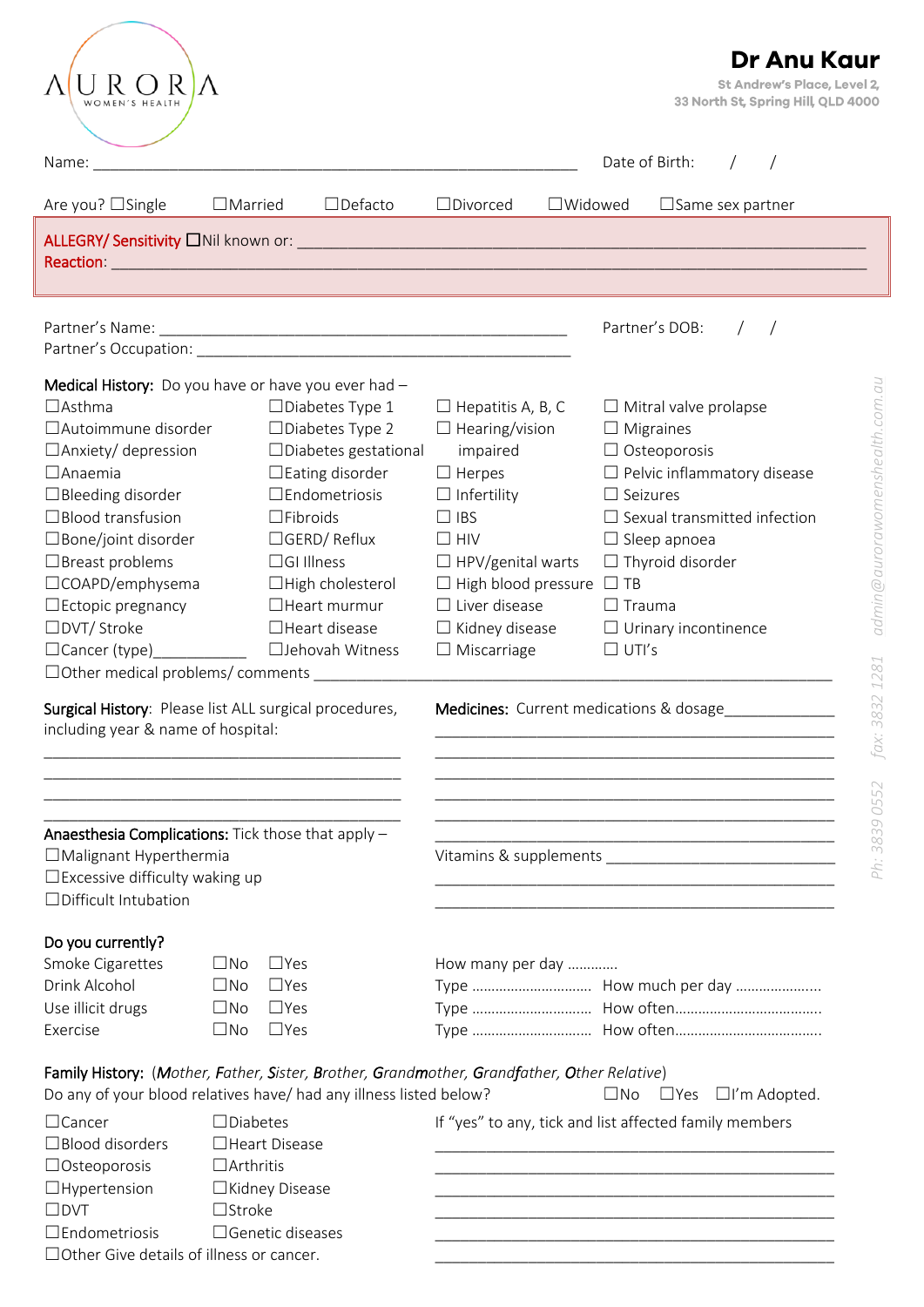|  | AURORA         |  |
|--|----------------|--|
|  | WOMEN'S HEALTH |  |

| RP | Weight | Height | <b>BMI</b> |
|----|--------|--------|------------|
|    | ĸg     | cm     |            |

## Gynaecological History:

| Approximate Age at first period?                                               |                    |                           |                       |                                 |
|--------------------------------------------------------------------------------|--------------------|---------------------------|-----------------------|---------------------------------|
| How often do you get your menstrual cycle? Every _________ days, lasting _____ |                    | days                      |                       |                                 |
|                                                                                |                    | $\Box$ Regular            | $\Box$ Irregular      |                                 |
|                                                                                |                    | $\Box$ Heavy              | $\Box$ Clots          |                                 |
| How many pads/ tampons used on heaviest day?                                   |                    |                           |                       |                                 |
|                                                                                | □ Between periods? |                           | □After intercourse?   |                                 |
|                                                                                | $\square$ No       | $\Box$ Yes                | $\Box$ Occasionally   |                                 |
|                                                                                |                    | $\Box$ During             | $\Box$ Both           |                                 |
|                                                                                |                    | $\Box$ Moderate           | □Severe               |                                 |
| Other premenstrual issues?<br>$\Box$ Back pain<br>$\Box$ Bloating              | $\Box$ Cramps      | □Sore Breasts □Moodiness  |                       |                                 |
| If menopausal, age of menopause?<br><u> 1990 - Johann Barnett, f</u>           |                    |                           |                       |                                 |
|                                                                                |                    | $\square$ No              | $\Box$ Yes            |                                 |
|                                                                                |                    |                           |                       |                                 |
| <b>Contraceptive and Sexual History:</b>                                       |                    |                           |                       |                                 |
| Current Method of contraception:                                               |                    |                           |                       |                                 |
| $\Box$ The Pill<br>$\Box$ None<br>$\Box$ Vasectomy                             | $\Box$ Mirena      | $\Box$ Implanon           | $\Box$ Tubal ligation |                                 |
| $\Box$ Condoms<br>$\Box$ Nuva ring<br>□Rhythm Method                           | $\square$ IUD      | $\square$ Essure          | $\Box$ Depo provera   |                                 |
|                                                                                |                    |                           |                       |                                 |
| $\Box$ Other                                                                   |                    |                           |                       |                                 |
|                                                                                |                    | $\square$ No              | $\Box$ Yes            |                                 |
| Have you had a new sexual partner in the past 3 months?                        |                    | $\square$ No              | $\Box$ Yes            |                                 |
| How many partners have you had in the last 6 months?                           |                    |                           |                       |                                 |
|                                                                                | $\Box$ Male        | $\Box$ Female             | $\Box$ Both           | admin@aurorawomenshealth.com.au |
| Do you experience pain or discomfort with sexual intercourse?                  | .                  | $\square$ No              | $\Box$ Yes            |                                 |
| Would you like to discuss sexual activity or birth control today?              | .                  | $\square$ No              | $\Box$ Yes            |                                 |
| Have you been a victim of physical, verbal, emotional or sexual abuse?         |                    | $\square$ No              | $\Box$ Yes            |                                 |
|                                                                                |                    |                           |                       |                                 |
| Pap Smear History:                                                             |                    |                           |                       |                                 |
| Was this result normal?<br>Date of last Pap smear:<br>$\sqrt{2}$<br>$\sqrt{2}$ |                    | $\Box$ No                 | $\Box$ Yes            | fax: 3832 1281                  |
| Have you ever had an abnormal pap smear?                                       |                    | $\square$ No              | $\Box$ Yes            |                                 |
| Have you had treatment for abnormal pap smear?                                 |                    | $\square$ No              | $\Box$ Yes            |                                 |
| If yes, what treatment?<br>$\Box$ Unsure                                       | $\Box$ Repeat pap  | $\Box$ Colposcopy         | □LLETZ/Cone           |                                 |
| Have your Gardasil vaccination series been completed?                          |                    | $\square$ No              | $\Box$ Yes            |                                 |
| Do you have any Breast problems                                                |                    | $\square$ No              | $\Box$ Yes            |                                 |
| Date of last mammogram:<br>$\sqrt{2}$<br>Have you had an abnormal mammogram?   |                    | $\Box$ NA<br>$\square$ No | $\Box$ Yes            | Ph: 3839 0552                   |

## Obstetric History:

How many times have you been pregnant? \_\_\_\_\_\_\_\_\_\_ How many children do you have? \_\_\_\_\_\_\_\_

Please list all pregnancies, including miscarriages, ectopic and terminations

| Baby's<br>Name | DOB | Duration of<br>pregnancy<br>(wks) | Length<br>Of<br>Labour | Baby's<br><b>Birth</b><br>Weight | Sex | Type Of<br>Delivery<br>vaginal, C/S<br>forceps vacuum | Anaesthesia<br>Epidural, local<br>spinal, general | Complications Mother<br>And/ or Infant<br>preterm labour, diabetes, bleeding, high BP,<br>postpartum depression | Place of<br>delivery or<br>termination |
|----------------|-----|-----------------------------------|------------------------|----------------------------------|-----|-------------------------------------------------------|---------------------------------------------------|-----------------------------------------------------------------------------------------------------------------|----------------------------------------|
|                |     |                                   |                        |                                  |     |                                                       |                                                   |                                                                                                                 |                                        |
|                |     |                                   |                        |                                  |     |                                                       |                                                   |                                                                                                                 |                                        |
|                |     |                                   |                        |                                  |     |                                                       |                                                   |                                                                                                                 |                                        |
|                |     |                                   |                        |                                  |     |                                                       |                                                   |                                                                                                                 |                                        |
|                |     |                                   |                        |                                  |     |                                                       |                                                   |                                                                                                                 |                                        |
|                |     |                                   |                        |                                  |     |                                                       |                                                   |                                                                                                                 |                                        |

*The information provided by me is, to the best of my knowledge, correct at the time of completing.*

*Patient's Signature \_\_\_\_\_\_\_\_\_\_\_\_\_\_\_\_\_\_\_\_\_\_\_\_\_\_\_\_\_\_\_\_\_\_\_\_ Date / /*

*Ph: 3839 0552 fax: 3832 1281 [admin@aurorawomenshealth.com.au](mailto:admin@aurorawomenshealth.com.au)*